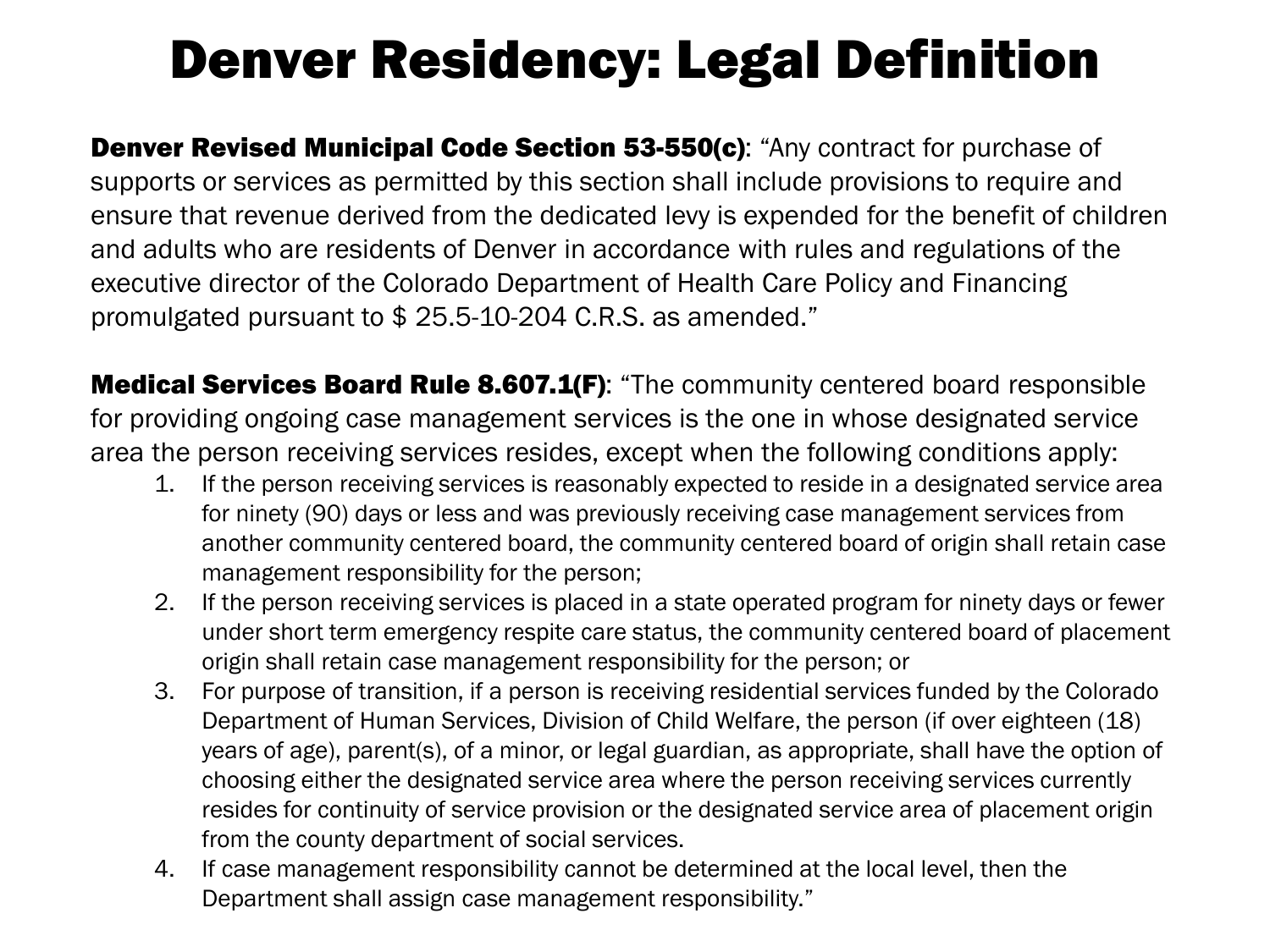# Denver Residency: City and County Limits

Denver's City and County limits are the same. In some cases, such as the examples below, an address may be *OUTSIDE* of Denver but have a Denver mailing address or be *INSIDE* of Denver but not have a Denver mailing address. Mailing addresses are based on the nearest post office. Whether an address is inside or outside the City and County of Denver limits is based on the Assessor's Office property records: [https://www.denvergov.org/property.](https://www.denvergov.org/property)

### Example 1: Denver mailing address but in



#### Example 2: Littleton mailing address but in City and County of Denver



Note: This property does not appear in Denver's records. Note: This property does not appear in Arapahoe County's records.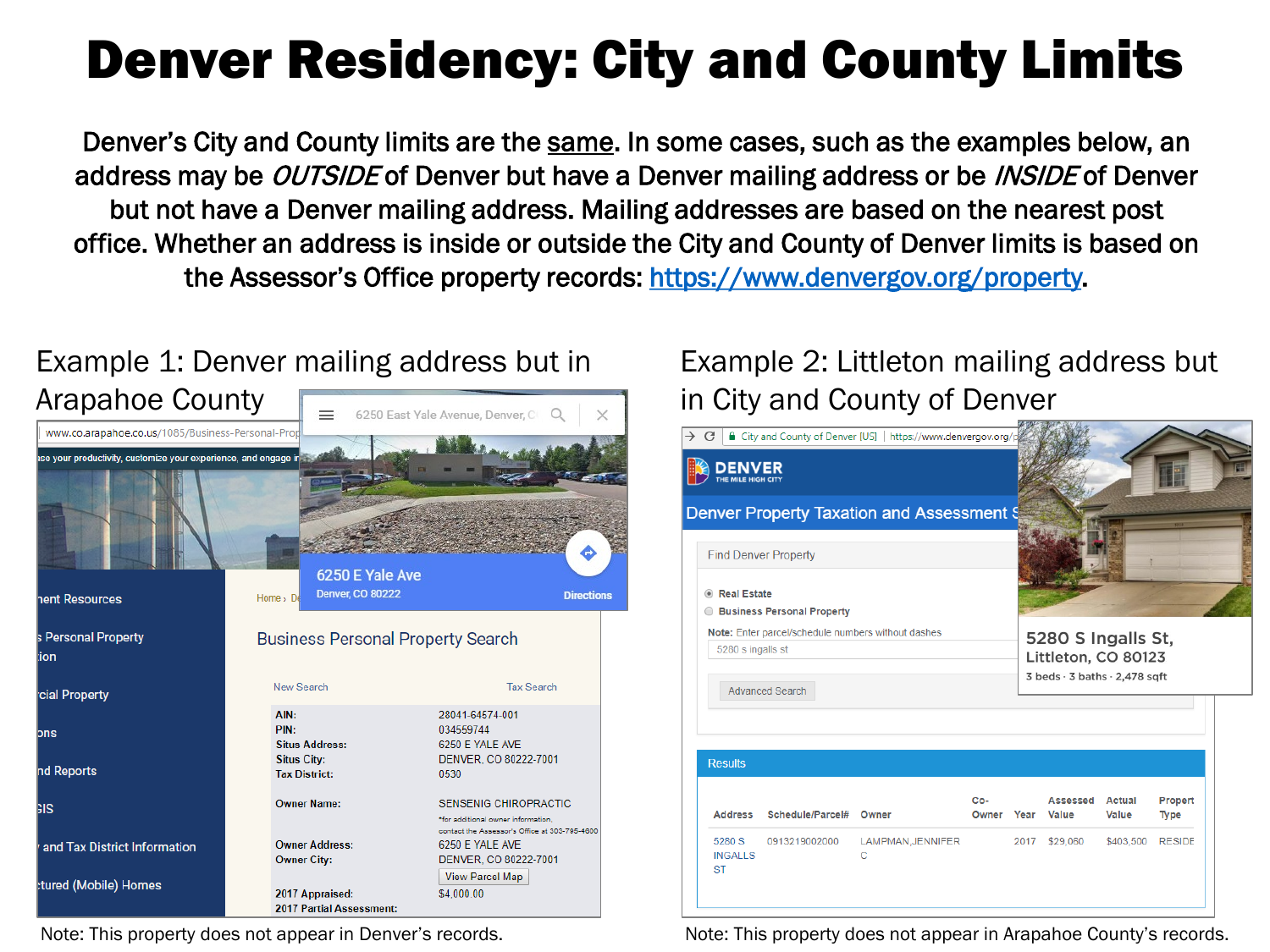### Denver Residency: City and County Limits

Addresses that do not appear to have a Denver property record on the Assessor's Office property records search can be further reviewed on the Denver City Council districts map. Addresses that are assigned to a Denver City Council district are located in the City and County of Denver. <https://www.denvergov.org/maps/map/councildistricts>

#### Example 1: Denver mailing address but in Arapahoe County



Note: This property is not assigned a Denver City Council district. Note: This property is assigned to Denver City Council District 2.

#### Example 2: Littleton mailing address but in City and County of Denver

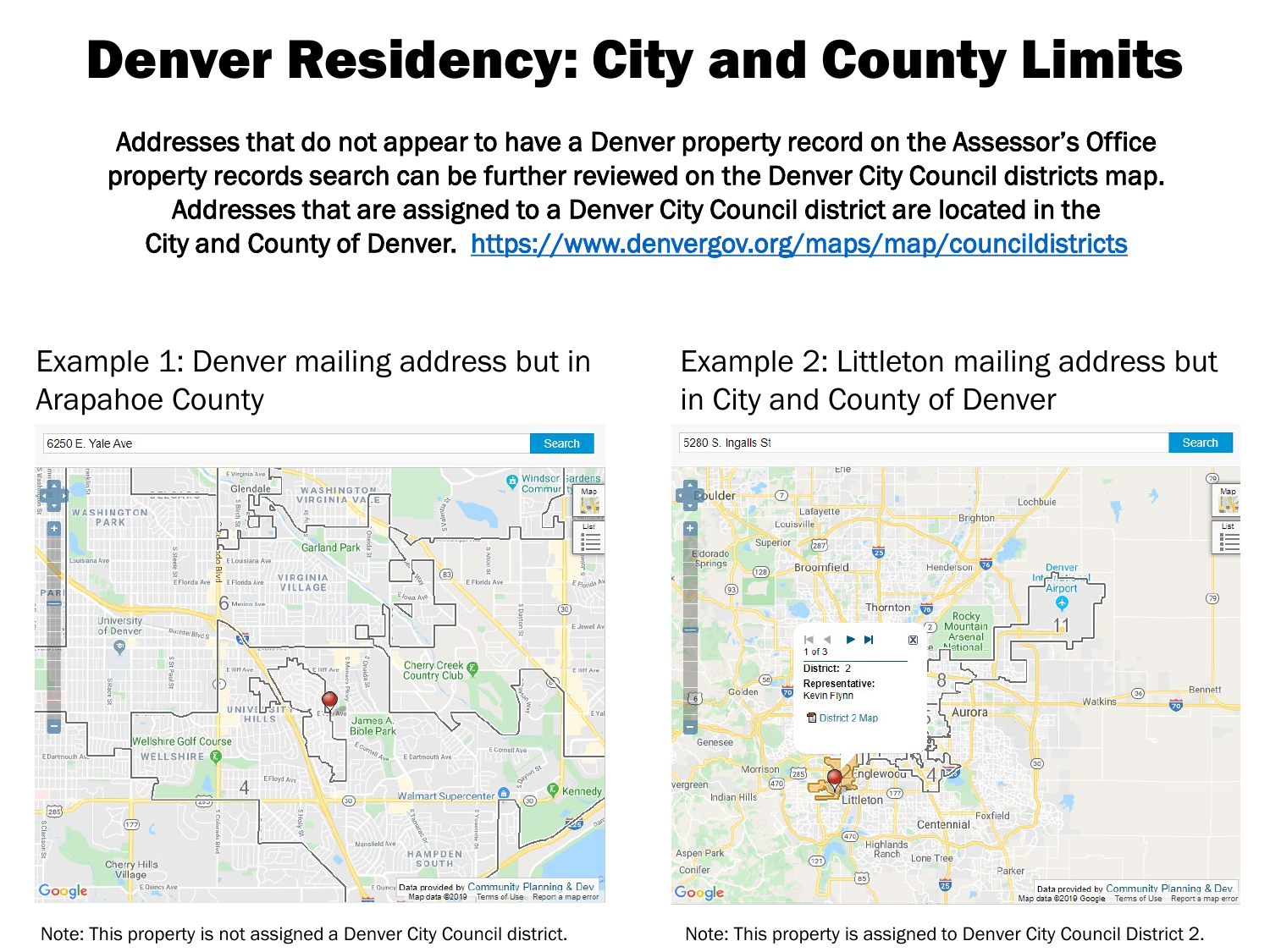### Denver Residency: Flow Chart



\*Additional eligibility criteria to consider for individuals living outside of Denver:

- Individual is under 21 and in DHS custody; or
- Individual is under 18 and in primary legal custody of a current Denver resident, and is in an out of home placement (e.g. CHRP).